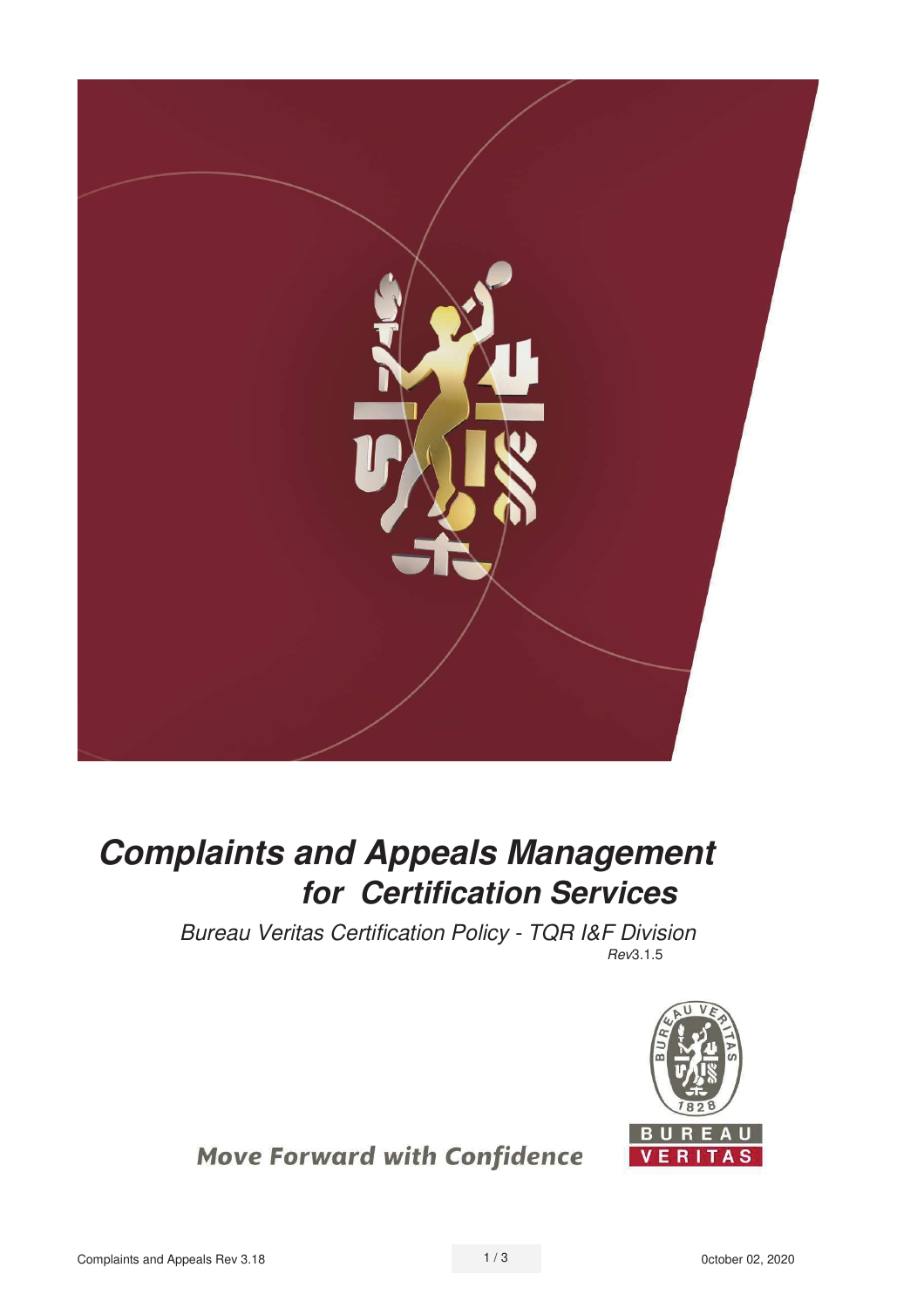### **INTRODUCTION**

The purpose of this Bureau Veritas Certification policy is to establish a standard and structured process for the management of Complaints and Appeals received by Bureau Veritas Certification. The purpose of this policy is to communicate the standard process to all operations to ensure that all appeals and complaints are handled in a professional and responsible manner.

## 1. Definitions

The definitions used by Bureau Veritas Certification are the following:

#### **Complaint**

(ISO/IEC 17000:2020, 8.7): expression of dissatisfaction, other than appeal (8.6), by any person or organization to a conformity assessment body (4.6) relating to the activities of that body, where a response is expected.

#### **Appeal**

(ISO/IEC 17000:2020, 8.6): request by the person or organization that provides, or that is, the object of conformity assessment (4.2) to a conformity assessment body (4.6) for reconsideration by that body of a decision (7.2) it has made relating to that object.

# 2. Complaints

#### Common Process Steps

#### **2.1 Receipt and Acknowledgement**

Complaint can be written (Formal Letter, Email, Website) or verbal (Phone Call, Feedback during sales visit or audit). The process of management of the complaints registered in our Website is the following:

- The acknowledgment of the complaint is done automatically
- On HO level, the dispatch of the email is done. If this is a complaint, this is transferred to a generic mailbox (groupqhseinbv@bureauveritas.com)
- Then the complaint is transferred to the QHSE manager concerned for investigation and actions.

Complaints are handled at contracting entity level. An audit may be initiated to proceed with investigation, and the client shall be notified with reasons for the audit.

The complaint form and the complaint/appeal process is publicly available in the same languages as the public certification summaries published by Bureau Veritas Certification.

Upon receipt, complaints and appeals are acknowledged to sender within five working days, unless otherwise specified.

The Recipient of the complaint is either the person who received it directly or the one who entered the information. They are assigned to the validator who will determine the severity and decide actions according to this rating

#### **2.2 Responsibility**

Personnel who investigate complaints and appeals are always different from those who carried out the audits and made certification decision, without discrimination against the appellant or complainant.

- If (LTM) Local Technical Manager was involved, then a person, internal and independent, is appointed
- If Local Technical Manager was not involved; he or she can carry out the investigation.

Unless otherwise specified, LTM is the default channel for complaints and appeals.